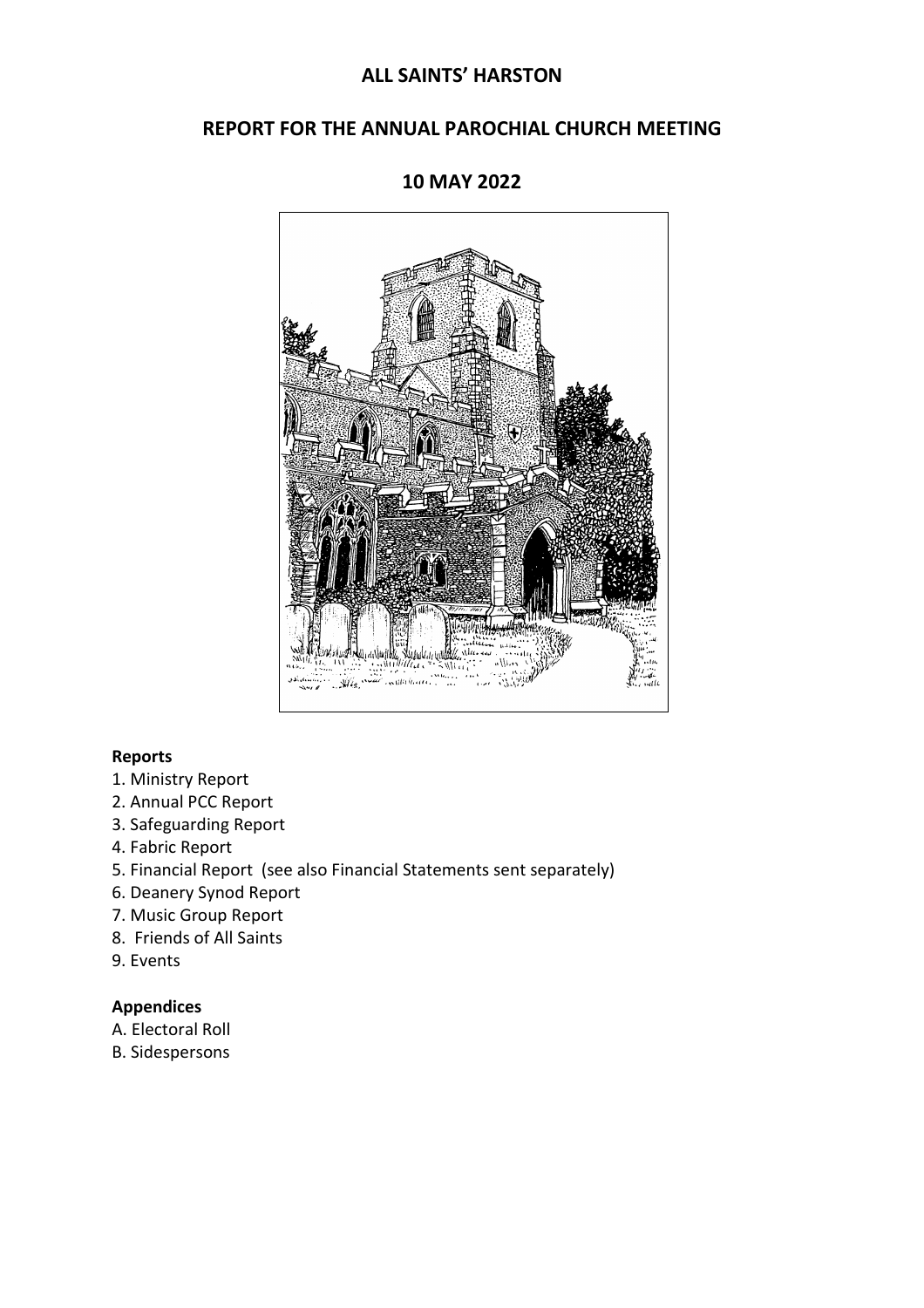

**1. MINISTRY REPORT**

#### **Introduction**

Whilst we hoped that the year of 2021 would bring an end to Covid-19, this proved not to be the case. In December of 2020 the UK entered tiered restrictions, schools were closed and a national lockdown began on the 6th January and ended at the beginning of March with gradual resumption of normal life. Church services continued throughout with masks at all times including singing, distancing and hand sanitiser. We continued a priest-only arrangement of intincting wafers in wine for recipients of Holy Communion. No reports of Covid originating in church were received or evident. On June 14th restrictions for weddings and funerals were finally abolished, although social distancing and masks continued in church and in crematoria. The vaccination programme was accelerated, masks tended to be worn everywhere in public and in December the Omicron variant caused compulsory mask wearing once again. However the government were satisfied with levels of vaccination and the generally milder symptoms of the variant so all domestic legal Covid-19 restrictions were lifted on the 24th February 2022. Cases of Covid continue to be prevalent in the local area, but generally mild and church life has continued normally with the use of masks for those who wish to, and ventilation for larger events.

#### **Church Services**

We started the 2021 year with some Zoom church services continuing as part of the provision at Harston, but generally we were encouraging people to return to face to face services on Sundays with masks. We ran an extra Sunday evening service on the fourth Sunday at Harston in order not to mix groups of people.

A Benefice Lent group was held via zoom with Revd. Stephen Cherry looking at his Lent Book 'Thy Will Be Done': an exploration of the Lord's Prayer. Stephen joined us for the first and the last session and we had good discussions. During all of Holy Week Rev'd Susan shared a reflection on Zoom based on an art series called In Human Likeness, following Jesus Passion story and relating it to events in our world. Children's bible stories were also provided on Zoom in this week using Godly Play materials . These were popular amongst families attached to our churches, and were also given out to Little Hands nursery and our schools. There was a meditative Good Friday service at Newton as well as our Easter Sunday celebration. It was strange having had to sing with masks for so long.

In Sunday services the Psalms were the content of sermons from Easter Sunday to Pentecost; we followed the lectionary before Easter and in ordinary time, and then in Michaelmas in October Revd Susan shared the insights of a Conference On 'Being Church' by the Heart-Edge churches in London: looking at being with people; how to be congregation; how to engage with culture; and how to navigate commerce within the church and with the community outside. During Advent we explored hope and meaningfulness in a time of waiting, before returning to the Lectionary and the theme of light through Christmas and Epiphany to Candlemas.

## **Community Contact**

It has been frustrating once again not to be able to have the same contact with people because of Covid restrictions and care. I have been able to do some pastoral visiting, but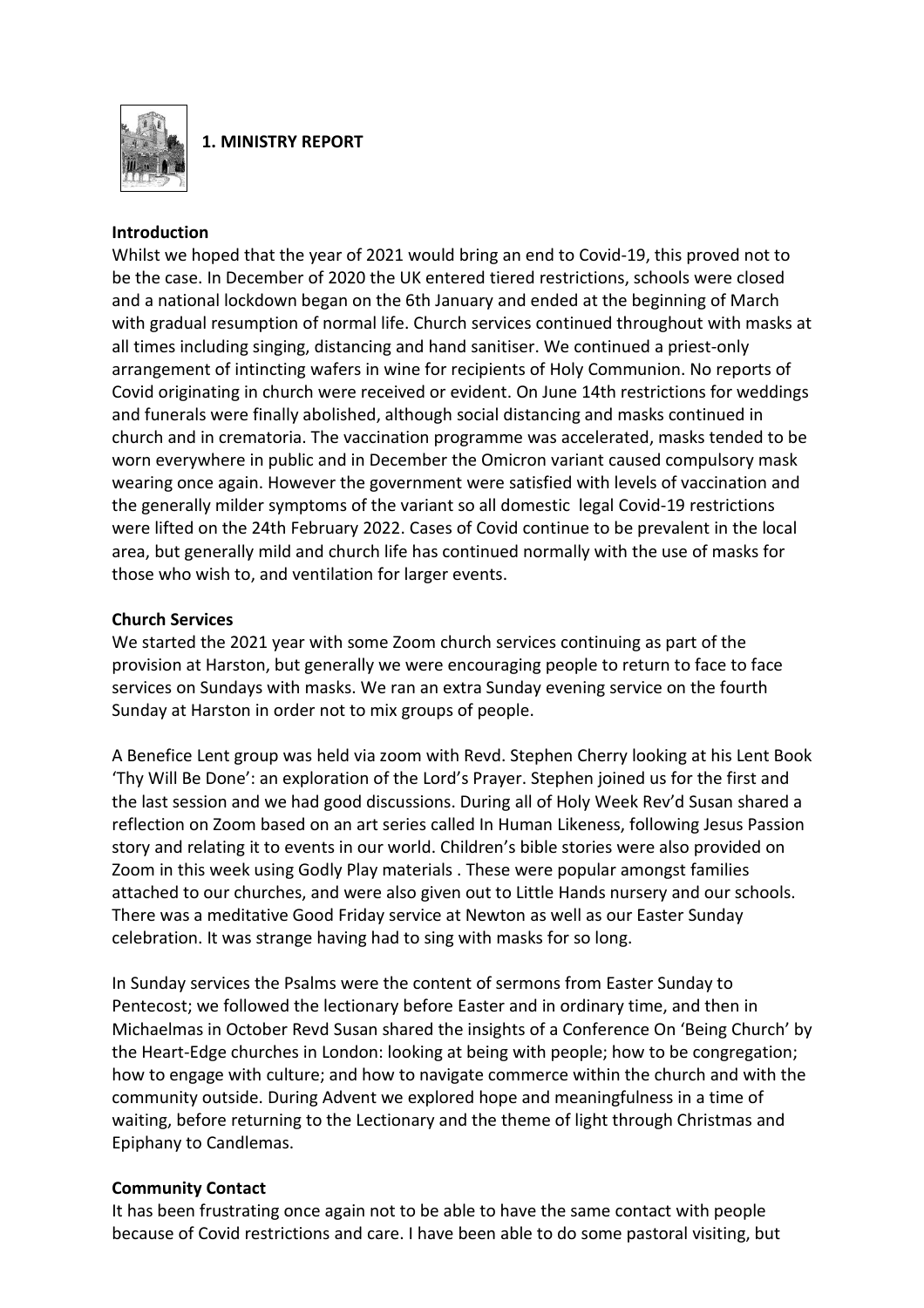mostly this has had to be on the doorstep - it is a difficult call with Covid still swirling. Meadow Way services were resumed with a new plan from November 2021 but attendance has been minimal despite plenty of advertising and conversations with people on their doorstep. Many have been in and out of hospital and there is not the same motivation for it. Because Christmas coincided with the start of a new variant we did not have the same footfall as we hoped for at the carol service, or Christingle, although Christmas Day was better.

#### **Occasional Offices**

2021 was a sad year in our Benefice with a record 12 funerals in the one year, and none directly from Covid-19. These included five at Harston including our beloved Jilly, and her mother Joyce. There were no weddings at Harston in this last year, but one notable baptism of Henry Hoyle to Emily and John in September.

#### **Ecumenical Links**

We are really pleased to benefit from the ministry of the Rev'd John Barrett, our retired Methodist minister who lives in Harston. We have been unable because of Covid and mixing groups of people to participate with the Baptist Church except at Remembrance service when two or three attended and Scott preached at the parish service at Harston.

#### **Children's work**

Our children's work within the benefice of Harston All Saints', Hauxton St Edmund's and Newton St Margaret's includes regular contact with Harston and Newton Primary School, and Little Hands Nursery in Newton; the twice monthly Treasure Hunters Group and occasional 'pop-up' play/craft events in school holidays.

Schools work includes Rev'd Susan doing assemblies and sometimes classroom visits for particular subjects. We also welcome the children into church for RE or Art, on a regular basis, Covid permitting, as well as for Christmas carols, although Covid has prevented that in the last two years.

During 2021 Treasure Hunters met at Harston church on the first Sunday of the month and at Newton church on the third Sunday of the month from 4-5pm. It is deliberately a very relaxed time of being together as families. We light candles for each child, usually explore outside to see what 'treasure' the season is yielding, have a story which reflects on this and tells us something about the goodness of God, and share a healthy snack together when we can catch up with families' news. We use the 'Lord's Prayer cubes' to finish the session with prayer.

Pop-Up Play was an event we ran three consecutive weeks of the school holidays in August 2021 and would happily repeat. It involves providing the space of Harston church for families from the villages who are not on holiday to have a place to meet together and the children to play with various toys and messy-play inside and out.

My very grateful and heartfelt thanks go to our Churchwardens, PCC members, and PCC Officers for all your help in the last year, which has held many trials of its own. It is as always a real pleasure and privilege working with you.

#### *Revd Susan Bowden-Pickstock*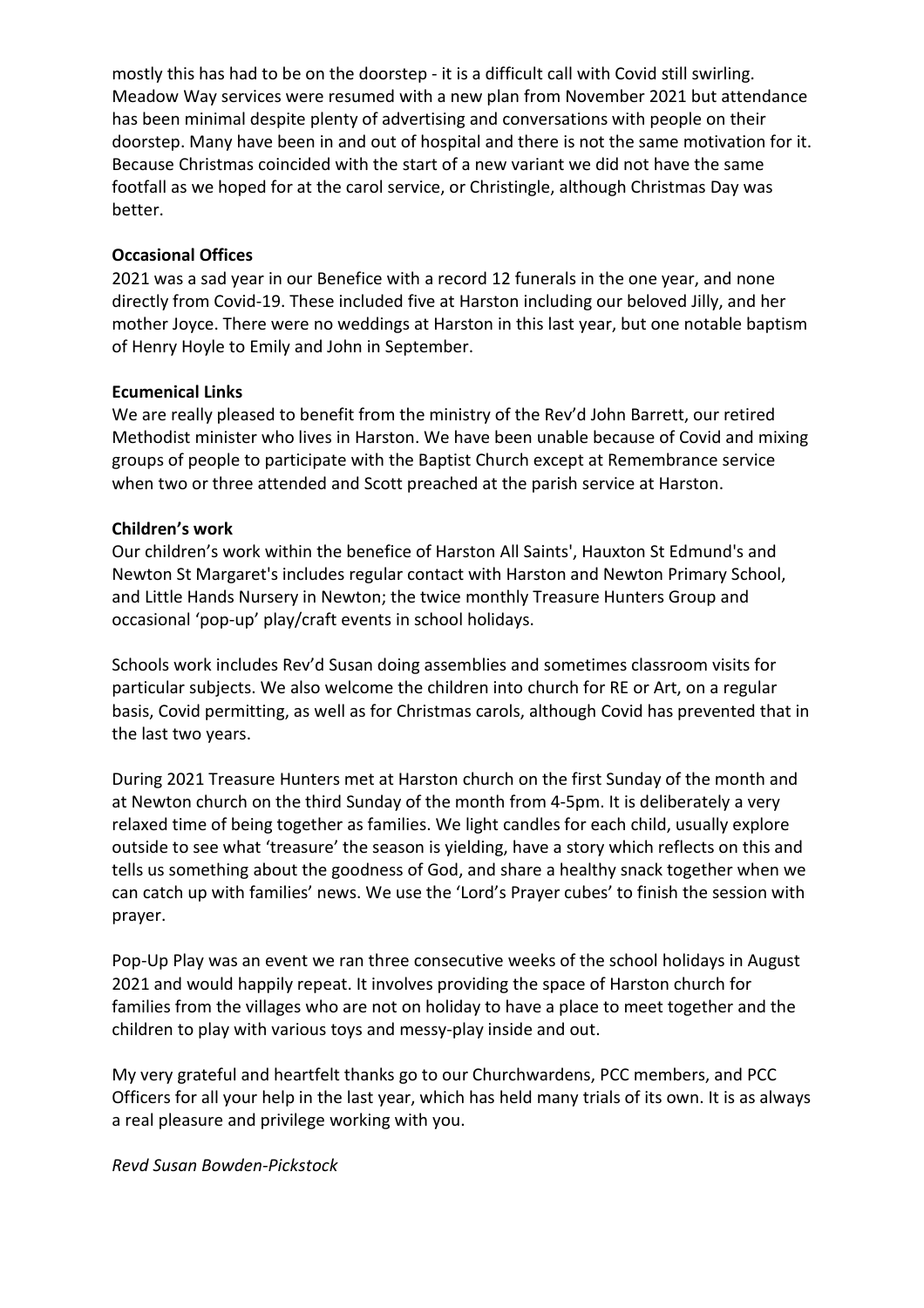

## **2. ANNUAL PCC REPORT**

Over the past year the membership of the PCC has been:

| Reverend Susan Bowden-Pickstock | Minister                                  |
|---------------------------------|-------------------------------------------|
| Joy Richardson                  | Churchwarden                              |
| Shaun Fitzgerald                | Churchwarden                              |
| <b>Margaret Greeves</b>         | Assistant Churchwarden                    |
| <b>Francis Clarke</b>           | Assistant Churchwarden                    |
| Paru Oatey                      | Deanery Synod representative (ex officio) |
| Norman Jones                    | Parish Environment Contact, Restoration   |
| <b>Andrew Pitts</b>             | Treasurer, Electoral Roll Officer         |
| <b>Brian Nash</b>               |                                           |
| John Barber                     |                                           |
| Kathy Kreetzer                  | <b>PCC Secretary</b>                      |

The PCC has met six times over the past year, resuming meetings in person as we came out of the pandemic. In January 2022 we held a joint Benefice PCC meeting in order to approve policies that apply across our churches, to discuss the Deanery Plan and to share development plans for each of our churches. The PCC is concerned to ensure that deanery resources are used effectively to support the development of our church life. Each church in the benefice has been updating its mission action plan, and our PCC has discussed development points for us including:

- continuing to grow, but sharpening targets
- reaching out more to Meadow Way
- continuing the growth of the 'Friends'
- extending the website
- supporting the Food Hub and village projects
- promoting eco-friendly church development

- developing our spiritual life by supporting and encouraging each other eg coffee and chat, Lent groups, Compline and other services, and reciprocal support to Newton and Hauxton

We are currently without a PCC Secretary as Kathy Kreetzer moved away during the year. We greatly appreciated her service, following Mary Nash's long contribution in this role. Andrew Pitts is finally stepping down as our Treasurer and Electoral Roll Officer, and Francis Clarke will be taking over as Treasurer. Andrew's quiet efficiency, reliability and attention to detail have been invaluable in keeping our finances in order. As a PCC member from 2001, Churchwarden from 2004 to 2013 and Treasurer from 2013 to 2022, Andrew has made an inestimable contribution to the life of our Church for which we are truly grateful. John Barber is also stepping down, and we appreciate his long service and steadfast support as a PCC member since the 1990s, Churchwarden from 2007 to 2015, and for many years our webmaster. I would like to thank our team of wardens and assistant wardens, and all the members of the PCC for their commitment and dedication in working together to help our church thrive.

In order to streamline our administration and communication, we have established a Benefice planning system, supported by Nina Kay, so that we now have a shared calendar and services plan, accessible through Dropbox. The development of a new website by Paru and Alastair Oatey, building on John Barber's work, has provided a central source of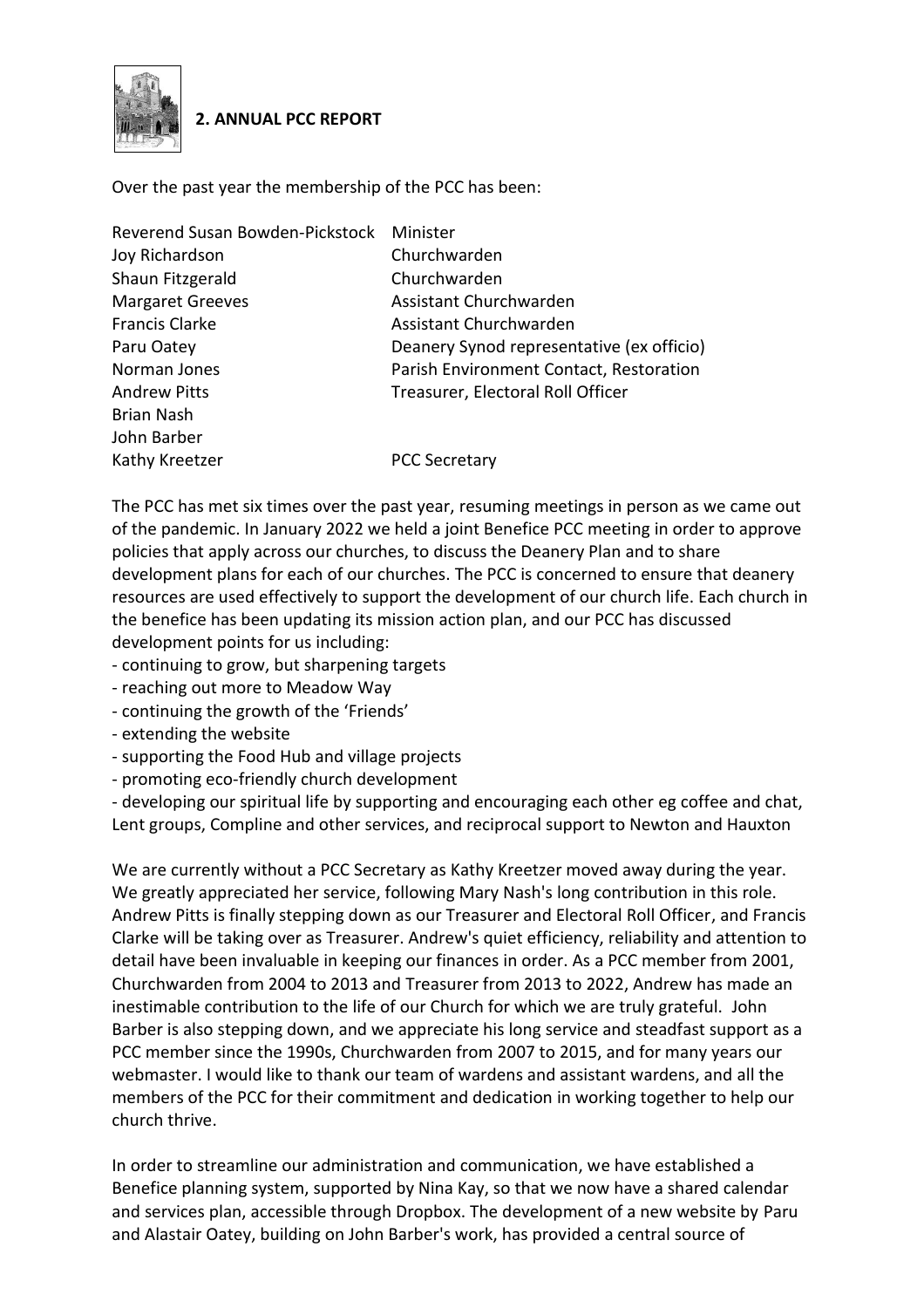information that has been well received and is widely used. Making use of technology, we have set up wifi for the church, a card reader for donations, and remote control for our heating. Margaret Greeves has led work to update our record keeping and to document our church's history. We have set up a pattern of regular cleaning for the church, and gardening for the churchyard.

We are grateful to all those who contribute readily and generously as vergers, sidespersons, readers and intercessors, in serving coffee and arranging flowers, in fundraising and organising events, and in looking after the building in so many practical ways.

It has been a year of growth and development, as you can read about in the sections of this report. The refurbishment of the church has provided us with an attractive and versatile space for our worship, and for a growing range of events and activities that serve our wider community. We are grateful to Rev'd Susan for her ministry amongst us and for all that she has done, as evident in her report, to enrich us spiritually and to enlarge our vision.

*Joy Richardson on behalf of the PCC*



## **3. SAFEGUARDING REPORT**

Nina Kay serves as Parish Safeguarding Officer (PSO) for the benefice and oversees policy and practice with regard to safeguarding in each of the three parishes, working with Rev'd Susan. The joint PCC in January 2022 reviewed and approved the Safeguarding Policy for the benefice. Safeguarding is a standing item at PCC meetings, and we are committed to following the Church of England's guidance 'Promoting a Safer Church'. Nina maintains a Safeguarding Dashboard to monitor our compliance with Ely Diocesan safeguarding requirements and to highlight actions required. She reports:

Great progress has again been made during the last 12 months with our compliance with Safeguarding Regulations in the parish and we are now progressing in Level 3, the highest level of compliance.

New items of policy and procedures are being added by the Church of England at intervals Items for attention are marked as amber or red on the action plan according to urgency, and these must be brought forward to PCC meetings.

The PCC must ensure that national guidance is being followed, including with regard to use of social media (see Section 12 of the *[Parish Safeguarding Handbook](https://tools.parishdashboards.org.uk/storage/app/media/Resources/parish-safeguarding-handbook.pdf)*). Church activities must be listed and reported, and training requirements met.

Some training needs to be scheduled and the PSO will review these and the remaining items in the coming weeks

*Nina Kay*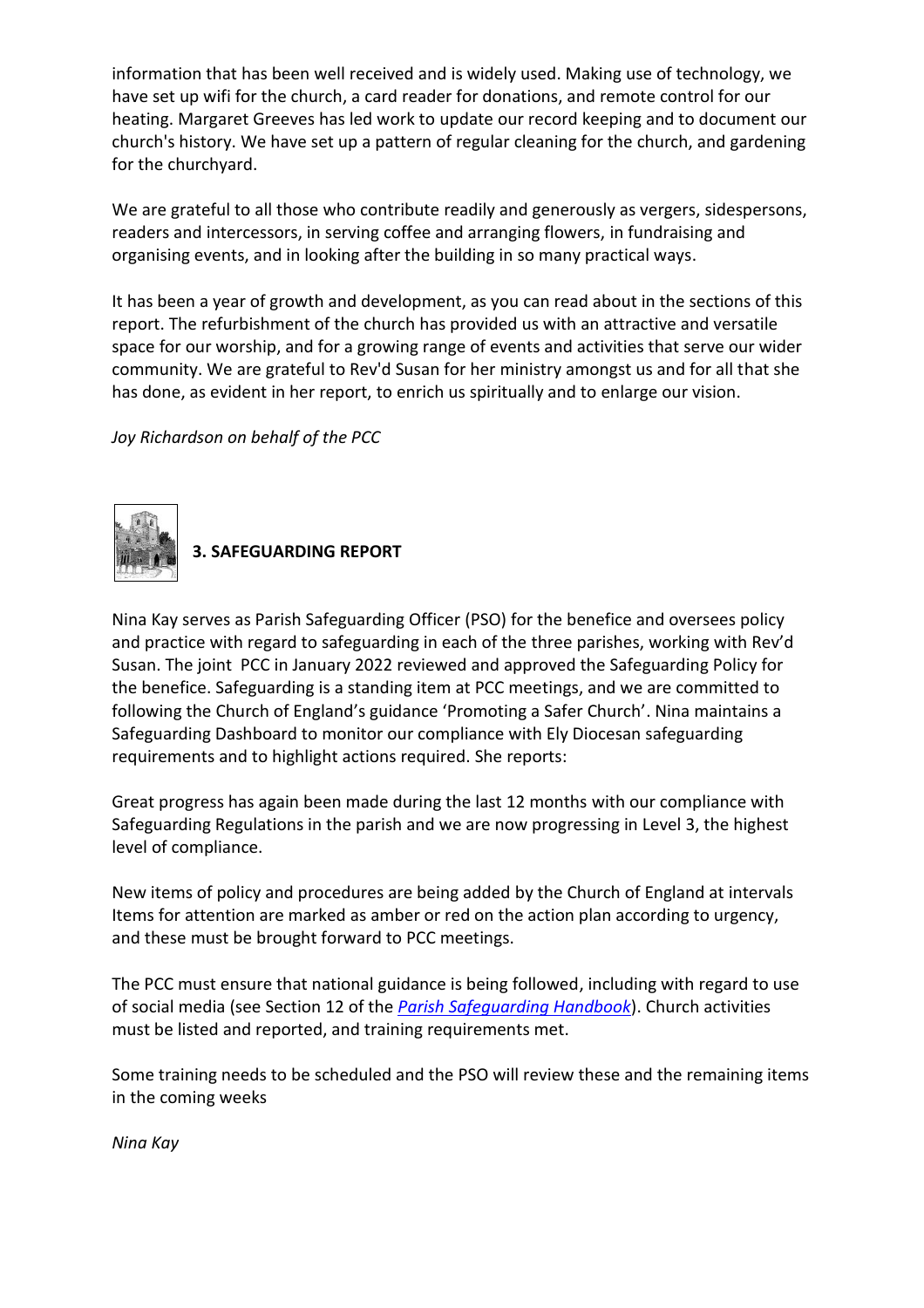

# **4. FABRIC REPORT**

The new floor was completed and services, with the new seating, resumed in May 2021. Inspection was carried out following the rectification period and subsequent correction of minor faults. The project was signed off in February 2022 and the final bill paid. We await a VAT receipt from Herringbone in order to reclaim this amount.

New locks and keys have been fitted to the main doors of the church.

A Quinquennial Inspection was carried out in October 2021 by Ashley Courtney, our new church architect. Following receipt and circulation of the report, wardens and assistant wardens, with Norman Jones and Revd Susan, had a 'walk around' meeting in March 2022 to identify the key areas that need immediate attention and to establish a maintenance guide. The priority is to start clearing blocked drains and gutters, and to remove ivy and mosses. The main aim of this work is to improve the drying out of the walls in preparation for redecoration.

We have removed temporarily the red carpet in the chancel and disposed of the underlay which was trapping damp. A local contractor has been approached to clean the tiled floor in the chancel area.

The vestry which is cold and damp will feature high on the list for major improvements.

*Norman Jones*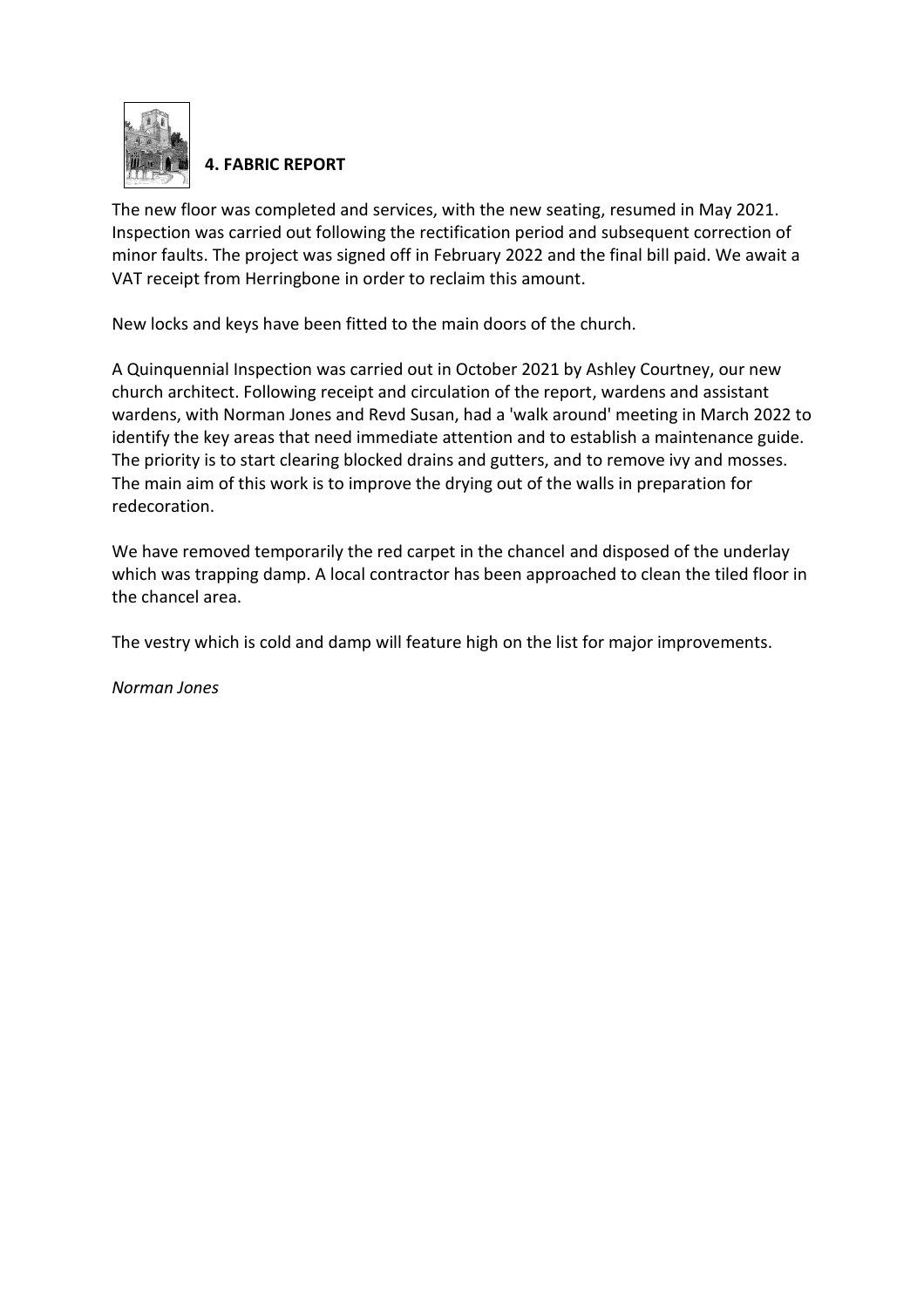

**5. FINANCE REPORT**

## **General Fund**

Total receipts in 2021 on unrestricted voluntary funds were £37,695 of which £25,631 was unrestricted voluntary donations and a further £5,550 was from tax recovered from GiftAid. This is up by 8% from last year but is a decrease of 5% compared with pre-pandemic receipts in 2019. The General fund had a surplus of £7,266, compared with a deficit of £3,428 last year. Our main source of income is donations via the Parish Giving Scheme (PGS): currently 15 people use it to give monthly, 14 of whom apply GiftAid and 9 of whom have agreed to yearly automatic increases in line with inflation. 7 people choose not to use the PGS and give monthly via bank standing order. A very small number of people (just 2 in the first quarter of 2022) use the Envelope Scheme for cash donations. Since all cash donations under £30 are eligible for GiftAid under the GiftAid Small Donations Scheme (GASDS), the use of envelopes to indicate a donation eligible for GiftAid is not necessary from the church's point of view but may still be valued by the donors who use them. From January 2022 we have provided the ability to use a credit or debit card to make donations in church. This consists of a card reader running SumUp payments software connected by Bluetooth to a tablet running an application from the GiveALittle organisation and connected to the internet via the church's 4G cellular WiFi connection. It will take some years to recoup the initial costs (£410.40) and the combination of communication technologies needed for it to work is quite brittle, but nevertheless it is a necessary development, given the recent shift towards a cashless society. We also receive some payments from JustGiving (on-line donations) and Eventbrite (ticket sales and donations).

## **Restoration Fund**

Total receipts in 2021 on restricted funds were £10,312, of which £2,095 were donations and fees, £2,125 from fundraising activities and £6,074 from tax recovered from GiftAid (a large figure because of the large amount of donations for the church floor project made in the last quarter of 2021). The donations and fundraising income are to support the continuing restoration and development of the Church building, including this year the new church floor and seating. We paid £53,664 for works and fees, resulting in a deficit of £43,352.

*Friends of All Saints' Church.* This was set up towards the end of 2021 as a subcommittee of the PCC. Its finances will be run using the church bank accounts and recorded as a Fund in the yearly Financial Statements.

## **Financial Policy**

The PCC aims to pay all Church running costs from monthly income, which is made up of Tax Efficient Planned Giving (via the Parish Giving Scheme and via bank standing orders), the Envelope Scheme, the Sunday collection plate and credit/debit card reader. In the past a minimum amount of cash was kept in the current account and any surplus transferred to an on-line savings account to earn interest; however, since current interest rates are close to zero, this is less of a concern. It is PCC policy to maintain an amount in our General Fund at least equal to our average yearly payments as a reserve. All fundraising income is transferred to our Restoration Fund for building repairs and new developments. The Restoration Fund is held in a Barclays bank account and in a CBF Deposit Account. Fundraising income is augmented from time to time by donations made by the *Friends of All Saints' Church Harston*.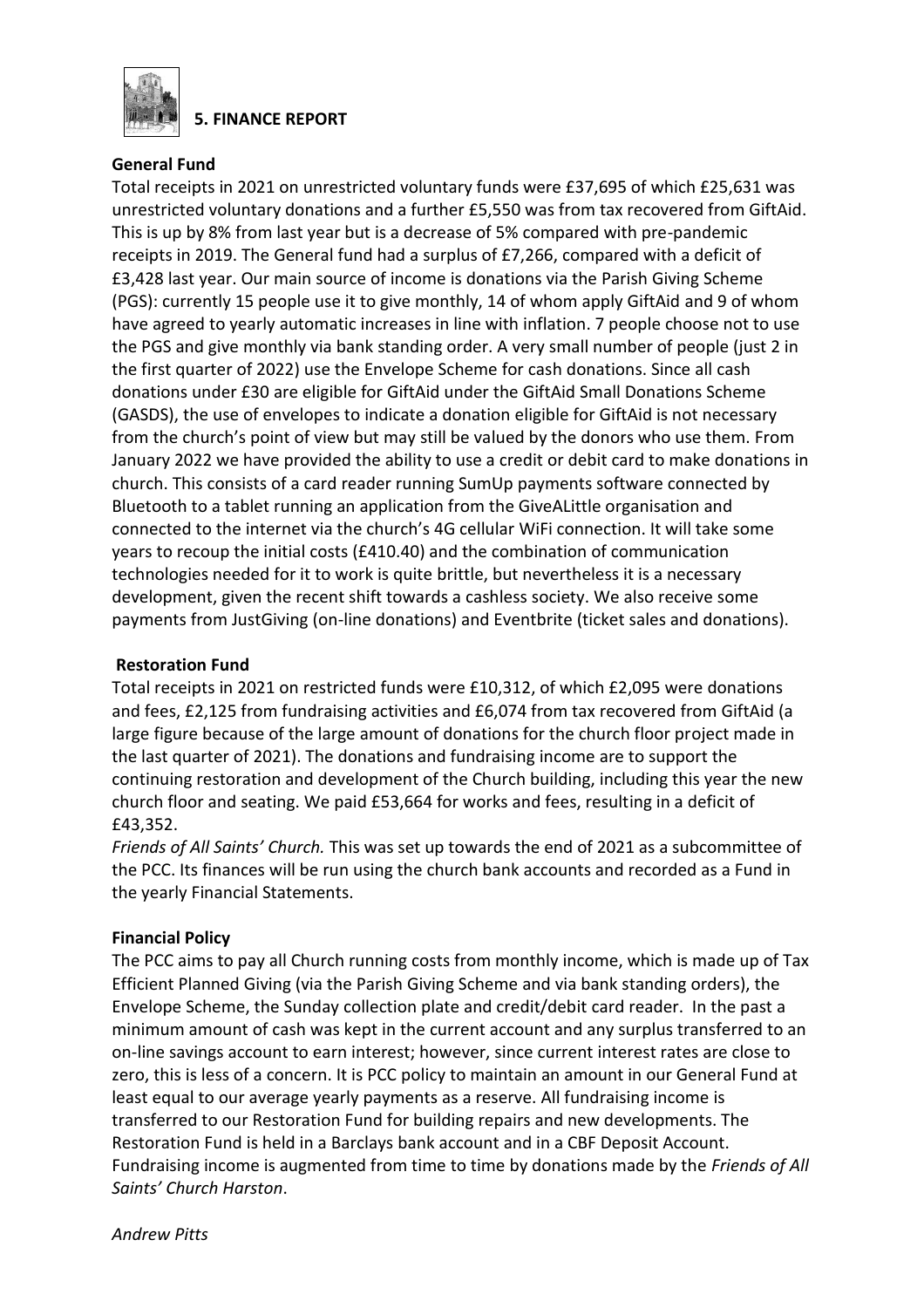

# **6. DEANERY SYNOD REPORT**

Deanery Synod Meetings held 22 April 2021, 7 July 2021, 11 November 2021 and 29 March 2022 Deanery Giving Review Meeting held 17 June 2021 Deanery Development Planning Meeting held 12 March 2022

#### **Summary of Significant Points**

- 1) **A Mental Health First Aid Committee** will be formed to provide support to lay ministers and office holders. Deanery will meet approx. £1020 costs for the mental health training of 3 people. These people will serve as ambassadors for the Deanery.
- 2) **Clergy News**: Catherine Waite licensed 22 June 2021– Sawston+Babraham, Lydia Smith licensed 15 July 2021 – Hinkledux. Linton Benefice and Great Shelford currently in vacancy and recruiting/interviewing. New Rural Dean Michael Wilcockson.
- 3) **Deanery Finances**: Deanery met 90% of the ministry share in 2021. 19 of the 24 churches met their share. Due to the Deanery shortfall, the Deanery were not entitled to the £11-12K rebate. Request for more transparency in all ministry costs.
- 4) **Giving Review** Paru, Francis and Andrew attended the Giving Review Meeting with the Deanery Treasurer with representatives from Newton, Hauxton and Great Shelford. A letter of thanks and a request for an increase in giving was sent to all on the Electoral Roll. Some positive responses.
- 5) **Diocesan Synod**: meeting held 6 November 2021 by Zoom with 80 attendees. Both Bishop Stephen and Dagmar have visited all the Deanery Chapters. Clergy numbers will remain at 104 FTE stipendiary clergy. A new post can only be created if an old one is lost. The Diocese has run at a deficit for three years which has been met by reserves/investment income.
- 6) **Deanery Development Planning (DDP) Living Ely2025**: The Deanery needs to have a draft plan for summer 2022 which should be finalised in the autumn. There are three documents to aid the planning: Living Ely2025 Full Guide (28 pages), Living Ely2025 PCC Summary Guide (12 pages) and a Z card suitable for the congregation. Our (HHN) need for more ministry support could be addressed as part of the DDP. Next stage is to form a Steering Committee.
- 7) **Youthinc**: Groups have grown during the lockdown. Still aiming to recruit a Youth worker and potentially aim for full time if costs and resource can be shared with another Deanery. Phillipa Hanna, a Christian musician gave a concert on the 6 November and this was attended by 70 people, of which the children were aged 9-12yrs, and there was representation across 11 churches. Deanery Fair held in April 2022 raised £1500. Harston Church have contribute £300 to Youthinc.
- 8) **Living in Love and Faith**. Several churches have undertaken the 5-week course and formed study groups to address identity, gender and sexuality issues. Little Shelford and Linton described the benefits of the discussions. Not all Churches have engaged in LLF. Aim is that all churches complete and feed back to Diocesan Synod by 30 April 2022.

*Paru Oatey*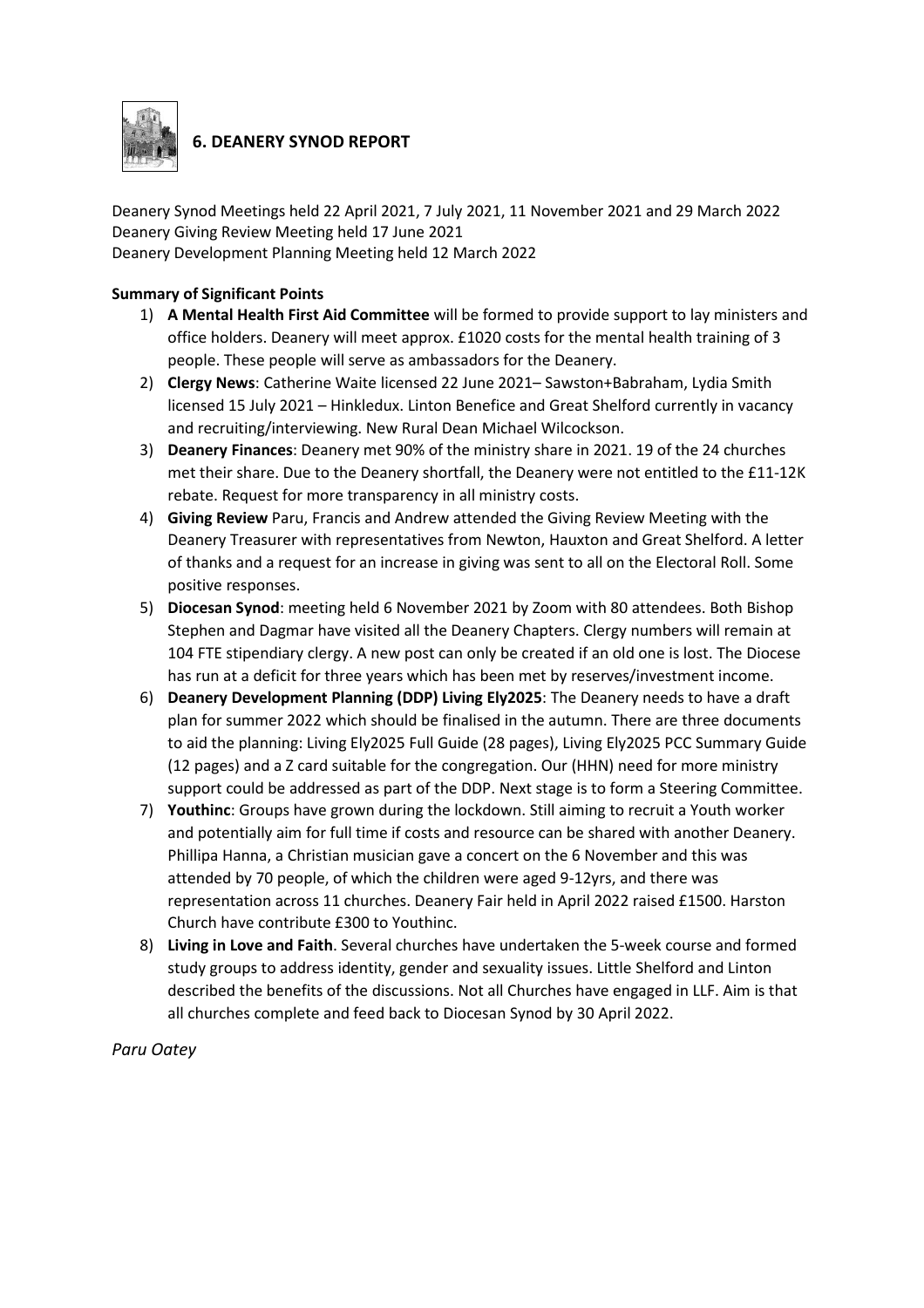

# **7. MUSIC GROUP REPORT**

The Music Group is a group of singers and instrumentalists from the Benefice that has been going since 2007. When possible, we continue to meet every Sunday evening, from 6pm until 7pm, to rehearse and we are pleased include people of all ages and abilities. The Sunday evening rehearsals are also a time of fellowship, and the friendship and support is as important as the music.

It has been pleasing to come out of the Covid-19 restrictions so that we can enjoy singing more during the services and invite the congregation to join with the singing. We have contributed to services in Hauxton and Harston and we have singers from both communities.

We generally sing a short anthem either as an introit or between the readings, and sometimes we contribute instrumental or choral pieces during communion. We particularly enjoy contributing to Festivals including Pentecost, Harvest, Christmas, Ash Wednesday, Maundy Thursday and Good Friday.

Here are some examples of the music that we have sung recently which illustrate the breadth of the period and styles to augment the liturgy and provide something for everyone:

Thomas Tallis: If ye love me Henry Purcell: Rejoice in the Lord always; Thou knowest, Lord H Walford Davies: God be in my Head John Stainer: Hail, gladdening Light Sally Beamish: In the stillness

Four pieces that we sang at our Remembering evening in November:

Moses Hogan: Hear my prayer Parry: Crossing the Bar Sullivan: The Long Day Closes Brahms: Geistliches Lied

Norman Warren: Mother Teresa's prayer for Mothering Sunday

Several pieces from the Taizé community which enriched our service on Maundy Thursday

The Passion Hymns by Bob Chilcott were sung as part of the Meditation on the Passion of Christ with dramatized readings for Good Friday

We would like to thank all those who contribute to the richness of our music in church. We always welcome new members and suggestions.

*Rebecca Fitzgerald and John Barber*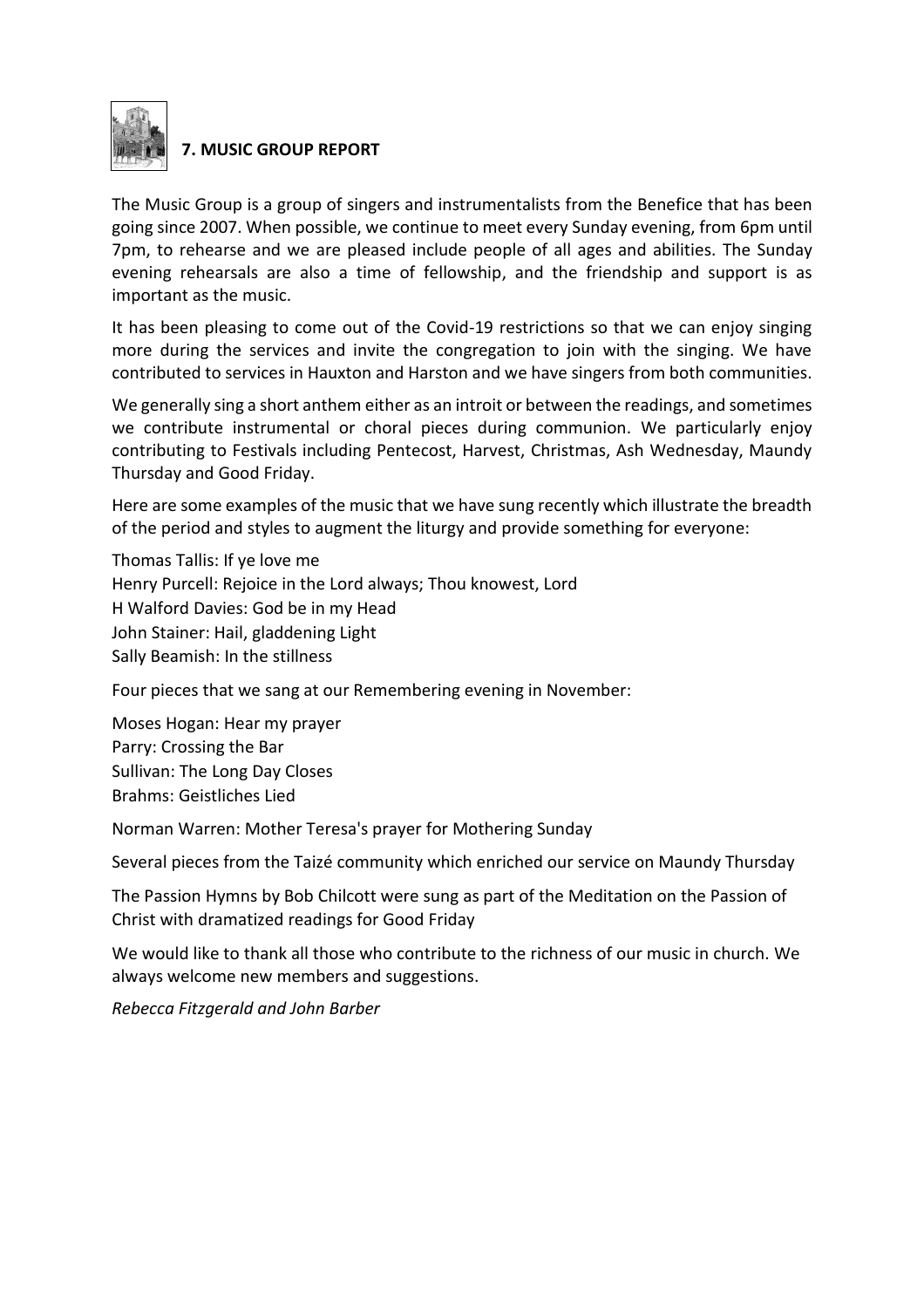

## **8. FRIENDS OF ALL SAINTS' REPORT**

Since our launch last September, we have recruited nearly 50 people, drawn from c30 households. Roughly a third of members are from our regular congregation. Francis Clarke and Paru Oatey maintained our recruiting presence at local events and amongst neighbours.

Our income this year will total almost £3000, mostly comprising donations of £10-£100. Our administrative expenses are minimal.

So far, we have sent members a Christmas card and two newsletters, as well as reminders about each of the ' In Conversation' events (and some others). Some FoAS members have attended each of these events.

Future plans include a late May newsletter and an annual gathering on Saturday 17 September, which we hope will combine a social aspect with a historical presentation. We are exploring ideas for our next Christmas card, a coaster mat, and a pamphlet history of the church which might be given to members and sold more widely. Over the summer we shall introduce a discrete FoAS gmail address. We are also looking at a simplified new flyer.

The PCC controls what FoAS income is used for. It needs to establish clear and published criteria for projects attracting FoAS funding: these seem likely to centre on:

a) Heritage: conservation and preservation of the historic building (rather than routine maintenance)

b) Community: improvements which will benefit community use of the church (rather than solely enhancing worship by the congregation)

In practice, each of these distinctions is a fine one. Where (b) is concerned, there has been discussion around a grant towards the cost of a new sound system.

We need to continue to grow our membership as and where we can. Two box adverts in the Village magazine have so far produced no identifiable result: we shall persevere when magazine space allows, but word of mouth seems more effective.

Our biggest foreseeable challenge will come in the autumn as half of current members have paid us a one-off BACS subscription, and we shall ask them to renew their membership.

The current steering group comprises Francis Clarke (Chairman), Paru Oatey and Nigel Richardson (Secretary). We are considering how and when to recruit to it someone who is not a member of our regular congregation.

*Nigel Richardson*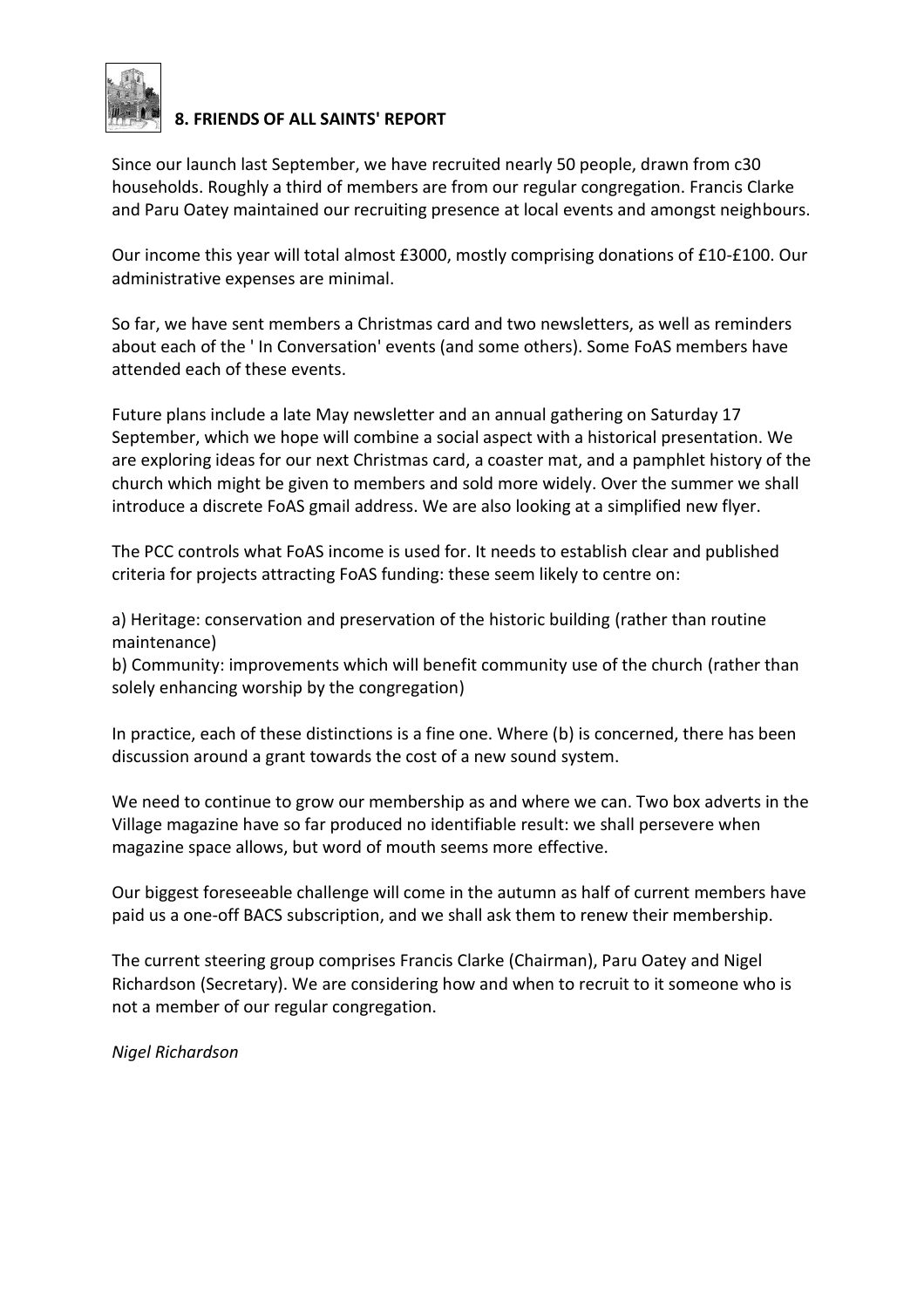

# **9. EVENTS REPORT**

Following the repair of the floor, the replacement of the pews and the PCC's decision to make the church available during the week for use by the community, it was also possible to plan a series of events to attract members of the Harston community and beyond to come to the building.

#### **Hire**

For the first six months of their meeting in person after lockdown the **Parish Council** met in the church finding the spaciousness an attraction although the difficulty of access meant that their last use of it was in December 2021. The PCC drew up a Policy for the Use of Premises to cover such hires.

**Prime Brass** and **Junior Prime Brass** have used the church for rehearsals on a regular basis, each giving a concert *in lieu* of a hire fee. This has proved generous, rewarding All Saints' with almost £2,000 in total. Junior Prime Brass would like to repeat this annual event which was held in the afternoon of Mothering Sunday 2022.

#### **Open Day**

To celebrate the completion of the current phase of restoration and coincide with Harvest Festival an Open Day was held (18 September) with an exhibition of the **History of Restoration** of the Church, a produce stall, activities for children in the churchyard and ending in a rousing concert in the evening given by Prime Brass.

#### **Remembering**

To mark remembrance church members and the Harston Music Group offered an evening's anthology of prose, poetry and music both sacred and secular which proved both moving and amusing. As our first in person experience of a non-worship event for a long time it was also memorable.

#### **In Conversation**

A series of free, informal, evening events were held on the last Thursday of each month between January and April 2022 where Rev'd Susan interviewed leading people from Harston about their specialism and then encouraged discussion. The subjects were: Mark Williamson, BBC, *The Pandemic and Local News*

Shaun Fitzgerald, OBE, Centre for Climate Repair, U of C, *Repairing the Climate* Alison Liebling, U of C, *Finding Truths in Prison*

Terry Waite, CBE, *Survival in Solitude*

On each occasion light refreshments were served, an average of 50 people attended and donations averaged £150 an evening. This proved an excellent way to encourage people to see the church in a new light and experience its possibilities.

Publicity for events was helped by the revamp of the church website [www.hhn.church.](http://www.hhn.church/) Bookings for all events was via Eventbrite and some donations were via card reader.

*Margaret Greeves*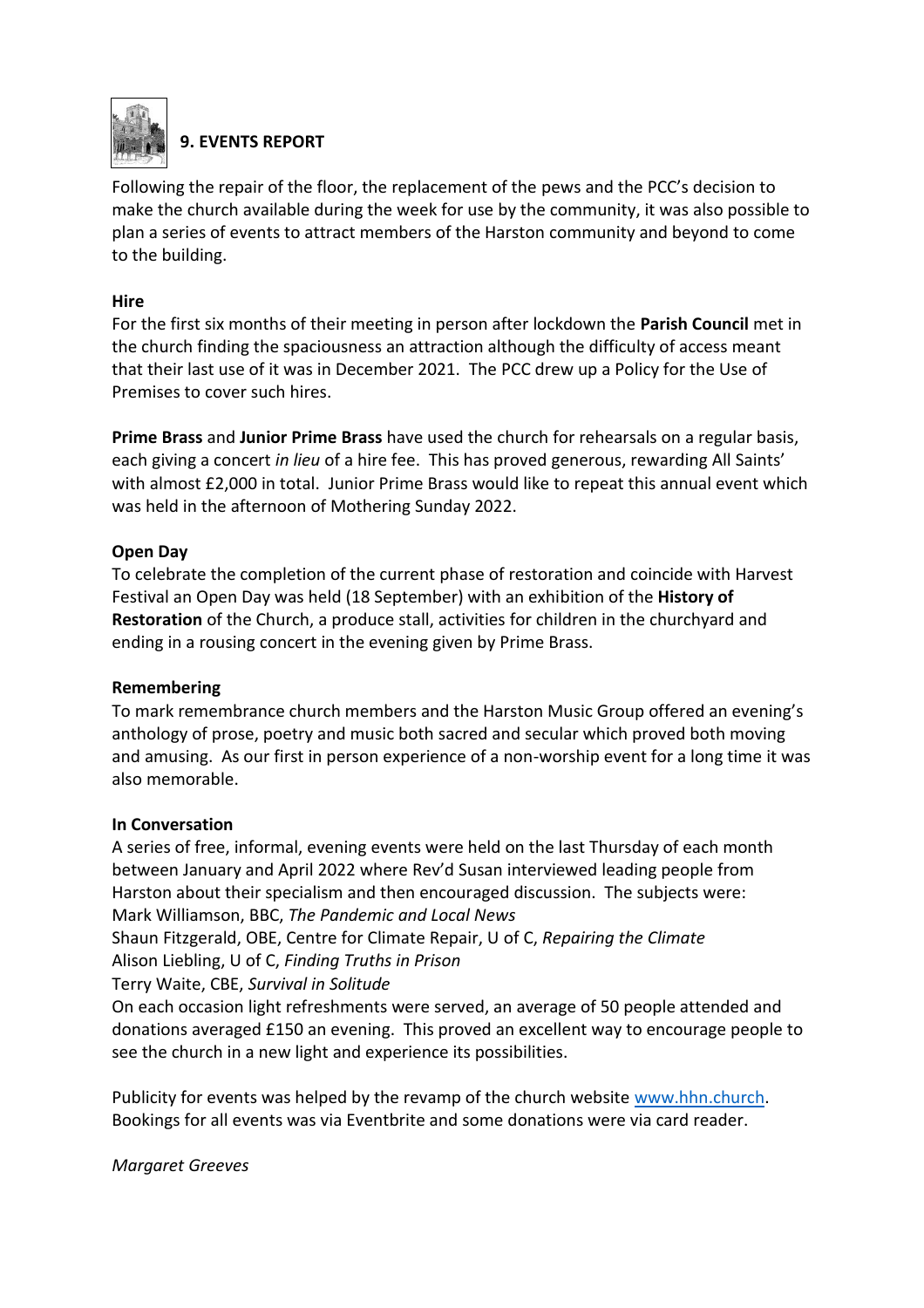| John Barber             | Norman Jones                |
|-------------------------|-----------------------------|
| John Barrett            | Patsy Jones                 |
| Sally Barrett           | Iris King                   |
| Philip Bowden-Pickstock | Audrey Knight               |
| David Buckle            | David Leonard               |
| Magda Buckle            | Judy Lindgren               |
| <b>Francis Clarke</b>   | <b>Brian Nash</b>           |
| <b>Charlotte Clarke</b> | Mary Nash                   |
| Sarah Coe               | <b>Alastair Oatey</b>       |
| Doris Durham            | Paru Oatey                  |
| <b>Julie Elmes</b>      | <b>Frances Pearce Gould</b> |
| Shaun Fitzgerald        | <b>Rupert Pearce Gould</b>  |
| Rebecca Fitzgerald      | <b>Giles Pemberton</b>      |
| Luke Fitzgerald         | Ceri Pemberton              |
| Sam Fitzgerald          | <b>Andrew Pitts</b>         |
| Jacob Fitzgerald        | <b>Susan Pitts</b>          |
| <b>Andrew Flewitt</b>   | Joy Richardson              |
| <b>Margaret Greeves</b> | Nigel Richardson            |
| <b>Roger Greeves</b>    | Jeremy Symes                |
| <b>Beth Hawkins</b>     | Jonathan Wedgebury          |
| Paul Holdom             | Genevieve Wedgbury          |
|                         | Jan Vaugon                  |
|                         |                             |

# **Electoral Roll 2022**

# **Number on roll = 43**